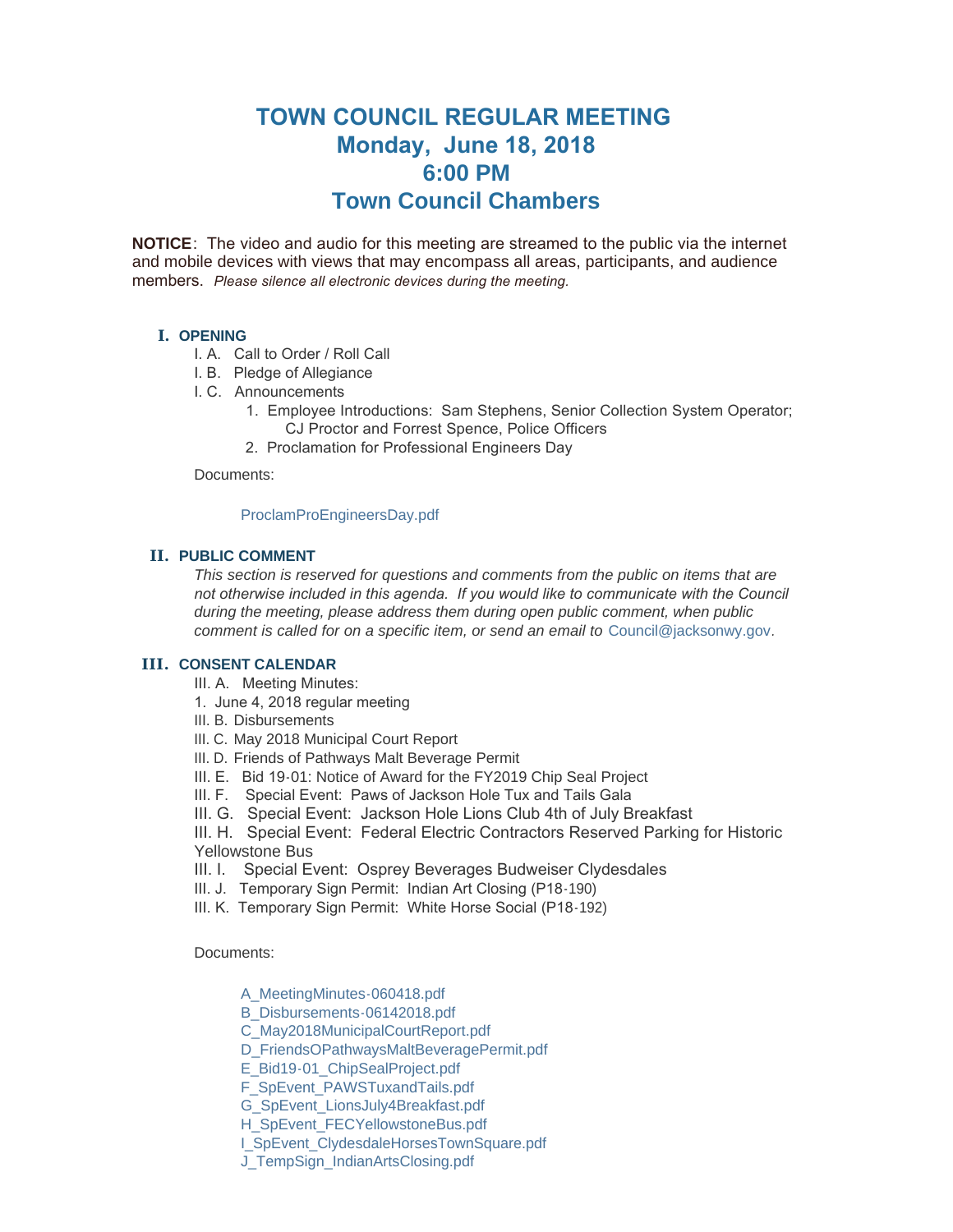## **PUBLIC HEARINGS, DISCUSSION AND/OR ACTION ITEMS IV.**

#### IV.A. Administration

1. Public Hearing for the Fiscal Year 2019 Town Budget (Kelly Thompson, Finance Director)

2. Teton Brewing Company LLC request for Outdoor Service (Sandy Birdyshaw, Town Clerk)

3. Garage Parking Lease with Jackson Hole Airport for Ride2Fly (Larry Pardee, Town Manager)

Documents:

[PublicHearingTownBudget.pdf](http://www.jacksonwy.gov/AgendaCenter/ViewFile/Item/1242?fileID=3720) [TetonBrewingOutdoorService.pdf](http://www.jacksonwy.gov/AgendaCenter/ViewFile/Item/1242?fileID=3721) [ParkingLeaseAirporRide2Fly.pdf](http://www.jacksonwy.gov/AgendaCenter/ViewFile/Item/1242?fileID=3734) [ParkingLeaseDraft-AirportRide2Fly.pdf](http://www.jacksonwy.gov/AgendaCenter/ViewFile/Item/1242?fileID=3765)

#### IV.B. Planning

1. Item P18-072: Subdivision Plat for 301 Hidden Hollow Drive (Brendan Conboy, Associate Planner)

Draft documents attached 6/18 below (Agreement and Easements)

2. Item P18-081: Final Plat for 831 Upper Cache Creek Drive (Brendan Conboy, Associate Planner)

3. Item P18-169: Boundary Adjustment without Plat at 310 Aspen Drive (Tyler Valentine, Senior Planner)

Documents:

[P18-072\\_SubdivisionPlatHiddenHollow.pdf](http://www.jacksonwy.gov/AgendaCenter/ViewFile/Item/1243?fileID=3735) [P18-072\\_Agreement-PathwayEasement-UtilityEasement.pdf](http://www.jacksonwy.gov/AgendaCenter/ViewFile/Item/1243?fileID=3764) [P18-081\\_FinalPlat831UpperCacheCk.pdf](http://www.jacksonwy.gov/AgendaCenter/ViewFile/Item/1243?fileID=3736) [P18-169\\_BoundaryAdj310AspenDr.pdf](http://www.jacksonwy.gov/AgendaCenter/ViewFile/Item/1243?fileID=3737)

#### IV.C. Transit

1. RFP 18-18: Award for START Mobile Ticketing / Electronic Fare System (Darren Brugmann, START Director)

Documents:

## [RFP18-18\\_STARTelectronicFare.pdf](http://www.jacksonwy.gov/AgendaCenter/ViewFile/Item/1241?fileID=3738)

#### **RESOLUTIONS V.**

A. Resolution 18-13: A Resolution Amending the Fiscal Year 2018 Town of Jackson Budget (Kelly Thompson, Finance Director)

B. Resolution 18-14: A Resolution Adopting the Fiscal Year 2019 Town of Jackson Budget (Kelly Thompson, Finance Director)

Documents:

[Res18-13\\_BudgetAMD4\\_REVISED\\_06-15.pdf](http://www.jacksonwy.gov/AgendaCenter/ViewFile/Item/1244?fileID=3753) [Res18-14\\_FY2019BudgetAdoption.pdf](http://www.jacksonwy.gov/AgendaCenter/ViewFile/Item/1244?fileID=3722)

## **ORDINANCES VI.**

VI. A. Ordinance M: An Ordinance Establishing Chapter 9.26 in the Town of Jackson